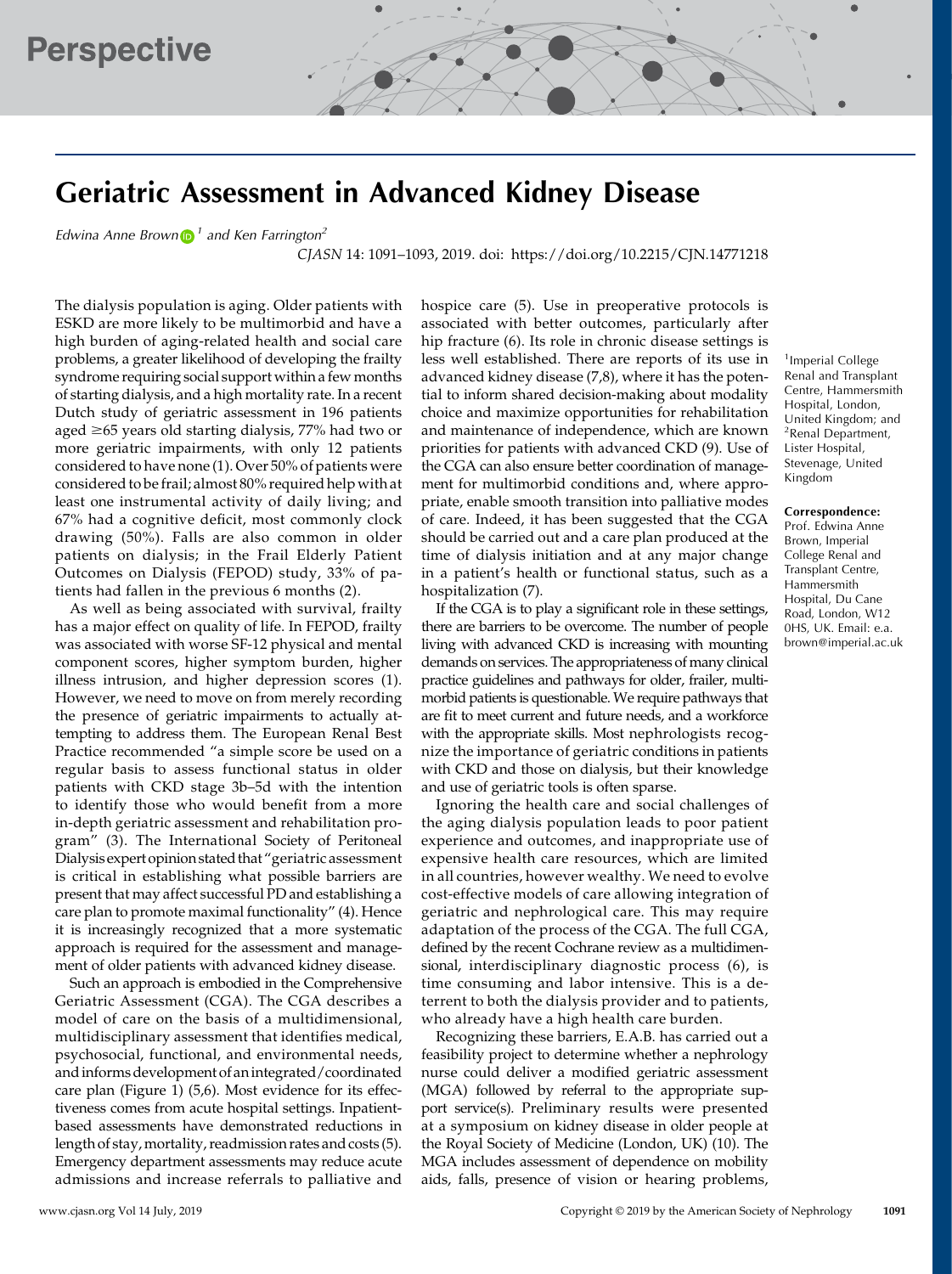

Figure 1. Schematic representation of core elements of geriatric assessment. Examples of assessments used for the CGA and the actual assessments used for the MGA are given. Arrows show how the assessment cycle is repetitive. ADL, activities of daily living; AMTS, Abbreviated Mental Test Score (ten items); CCFS, Canadian Study of Health and Aging Clinical Frailty Scale; CIRS-G, Cumulative Illness Rating Scale-Geriatrics; GDS, Geriatric Depression Scale; GNRI, Geriatric Nutritional Risk Index; i-ADL, instrumental activities of daily living; MMSE, Mini-Mental State Examination; MoCA, Montreal Cognitive Assessment; PHQ-9, Patient Health Questionnaire 9; SGA, Subjective Global Assessment.

and social support provided by family or other caregivers, as well as assessment of frailty and cognitive dysfunction (Figure 1). The assessment takes up to an hour, and so could be completed while waiting for hemodialysis (HD) or in a peritoneal dialysis (PD) clinic either as a whole or in smaller components on separate occasions. All patients aged  $\geq$ 70 years old or considered as frail, on PD or on HD in one center were assessed (50 on PD, 68 on HD). Thirty five percent of patients scored 5 (mild frailty) and 35% scored 6 (moderate frailty) on the Canadian Frailty Scale. Services to which patients were referred after assessment included dietician (42%), social services (30%), kidney disease counselor (18%), palliative care (9%), memory clinic (12%), and falls clinic (8%). All patients completed a distress thermometer score (a validated score used in oncology and in some UK nephrology units, with an optimal cut-off point score of 3) and the renal treatment satisfaction score (validated and used in the FEPOD study [1]). These showed improvement in patient experience over a 12-month period. At initial assessment, 32% of patients on HD  $(n=40)$  and 31% of patients on PD  $(n=31)$  had a distress thermometer score  $\geq$ 4; at 12 months this had fallen to 12% for patients on HD and 16% for patients on PD. The Renal Treatment Satisfaction score was analyzed with an optimal cut-off score of 80%; 46% of patients on HD and 16% of patients on PD scored <80% at initial assessment compared with 20% of patients on HD and 0% of patients on PD at 12 months.

These initial results are encouraging and show that geriatric assessment can be integrated into routine dialysis care using the existing nephrology multidisciplinary team. The next phase of the project is to develop an education program for kidney nurses so that the MGA can be incorporated into routine care across the whole department, to include all dialysis areas as well as predialysis assessment, transplantation, etc. Further evaluation will also be needed to determine the effect on meaningful outcomes such as length of stay during hospital admissions and admission to residential care, and kidney-specific outcomes, such as decisions about dialysis intensity; starting, continuing, or stopping dialysis; and prospects for transplantation.

There is now considerable data about the burden of geriatric syndromes for older people with advanced kidney disease. Nephrology teams will have to develop ways of incorporating geriatric assessment and care into routine management. How they do this will depend on local health care systems, expertise, and resources.

## Acknowledgements

Dr. Brown received funding from Imperial Health Charity and Kidney Care UK.

The content of this article does not reflect the views or opinions of the American Society of Nephrology (ASN) or CJASN. Responsibility for the information and views expressed therein lies entirely with the author(s).

## **Disclosures**

None.